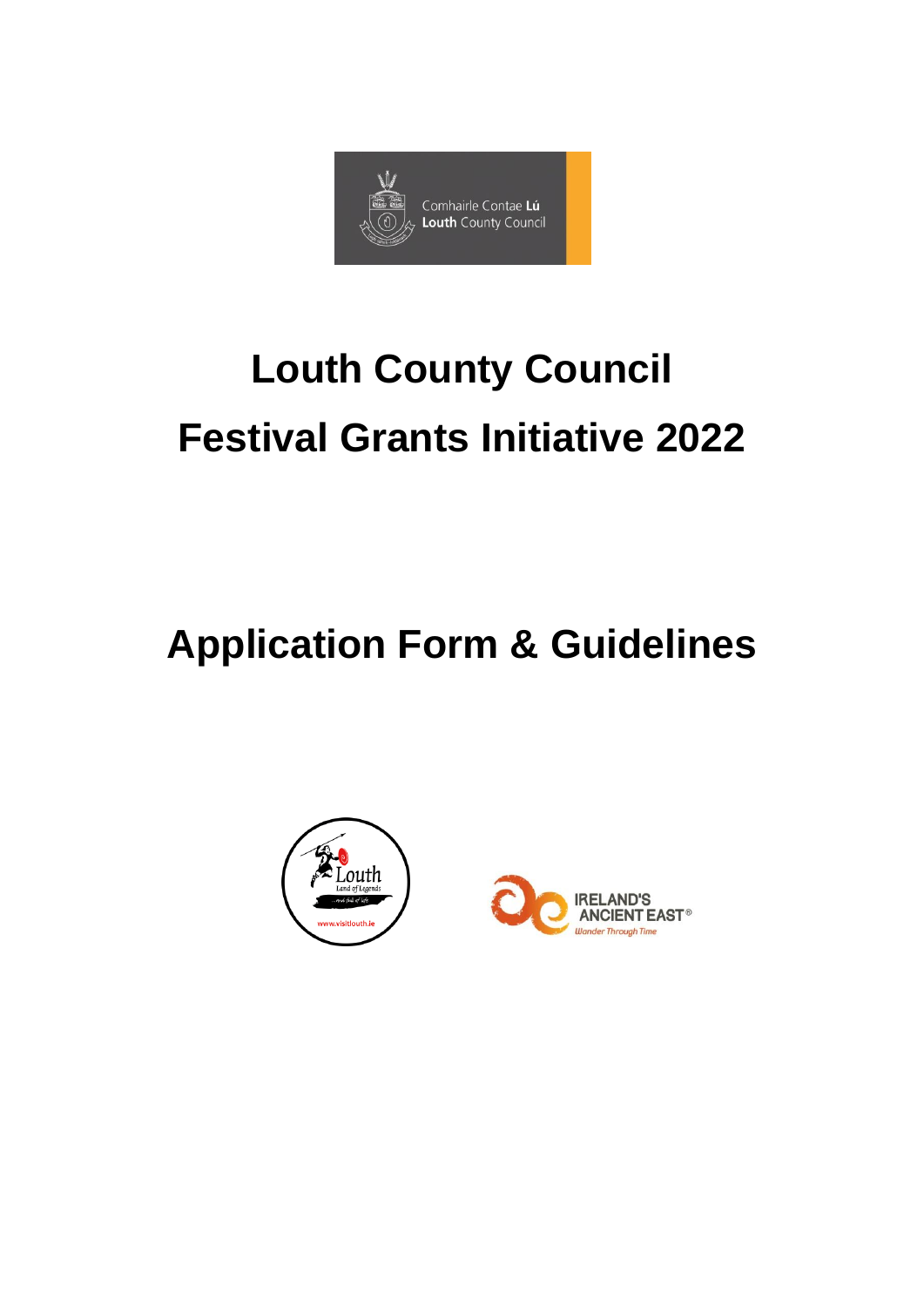

# **GUIDELINES:**

# **What is the purpose of this initiative?**

The key objective of the Fund is to provide support to local and community event organisers that will benefit local economy and tourism in the County. The Fund is a Louth County Council Initiative and will be administered by Louth County Council.

# **Who is eligible to apply?**

It is open to groups or organisations that are organising festivals / events / activities in Co. Louth in 2022. To be eligible for funding, the event should:

- Deliver a number of local, regional and/or overseas visitors
- Contribute at a local level to the County's calendar of events in relation to attracting visitors
- Demonstrate a capacity to deliver i.e. the Event Organiser(s) must provide a clear plan for producing and promoting the event.
- Have the capability to promote the event and provide a potential for media coverage
- Your event can be either a new event which will take place in 2022 or an addition to an existing event which is being expanded

# *There is no guarantee of funding for events even if you achieve the minimum eligibility criteria. The fund is limited and eligible applications will be evaluated on a competitive basis.*

# **What types of Events will be funded?**

Various types of Festivals & Events will be considered for funding. However, funding for St. Patrick's Day Events and the turning on of Christmas Lights Events is not eligible. Festivals and events must have a strong focus on attracting visitors to County Louth and should have the potential to be repeated. Particular emphasis should be placed on aligning the festival with Fáilte Ireland's **Ireland's Ancient East** brands.

# **What items and expenses are excluded from the fund?**

- Infrastructural / tourism development projects / capital costs for the County
- Spend on alcoholic beverages*,* fines, penalty payments, legal cost, audit fees, financial consultancy fees and wages and salaries of consultants
- In general the cost of items for resale are ineligible
- Items including, but not limited to, expenses incurred on behalf of event / festival organisers such as mileage / phone bills / subsistence, etc.



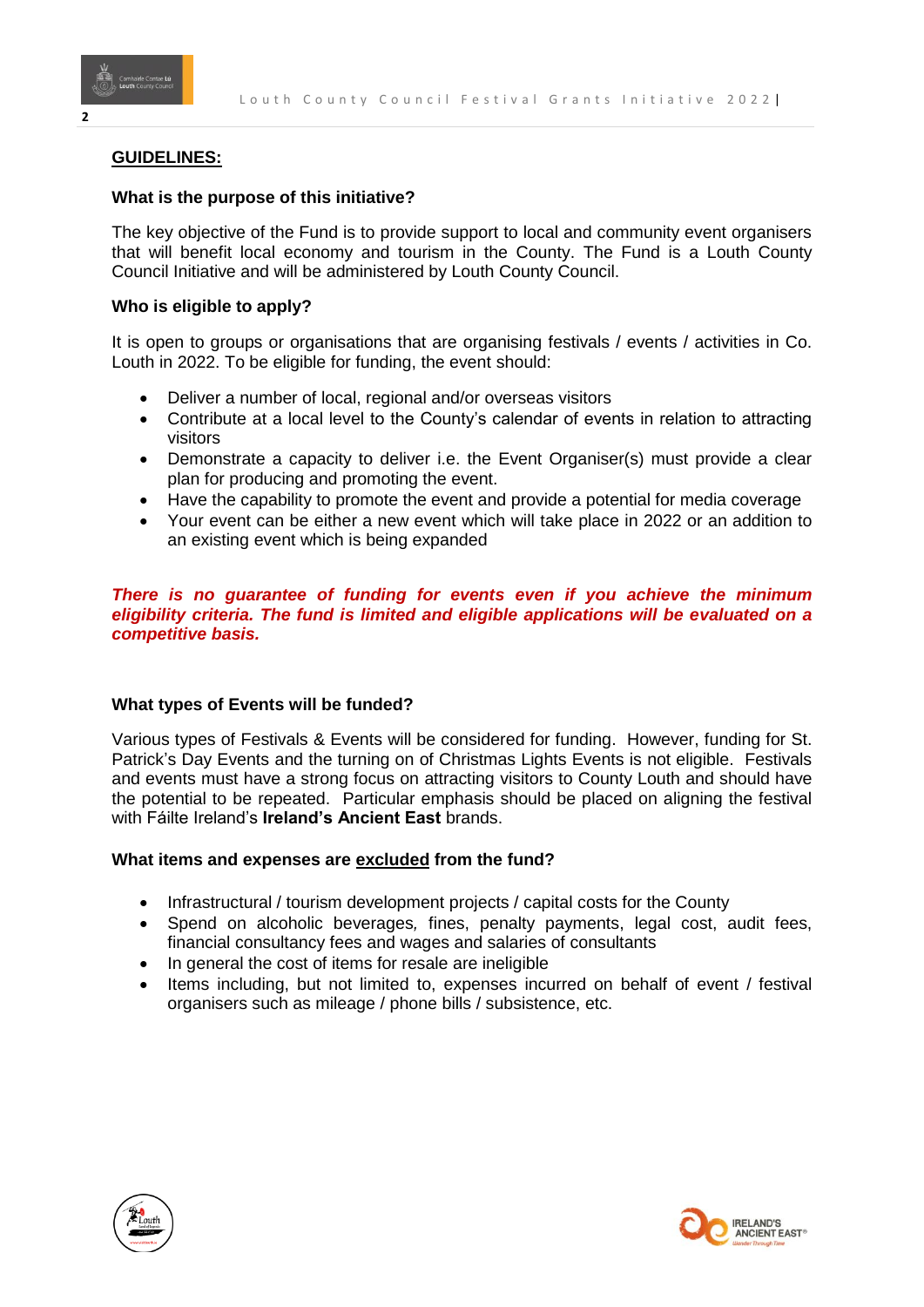

# **How do I apply?**

You should apply directly to Louth County Council. Only completed applications received via the approved application form will be considered. The completed form must be sent to:

# **Festival Grant Funding**

Susan L Murphy Louth County Council Economic Development & Tourism Section Town Hall, Crowe Street, Dundalk, Co Louth, A91 W20C.

**Or sent by email to: [tourism@louthcoco.ie](mailto:tourism@louthcoco.ie)** with 'Festival Grants Initiative 2022' in the subject line.

# **Closing Date: 5pm, Friday 22nd April 2022**

You may also submit accompanying additional documentation with your completed application form if you feel this is appropriate.

# **How will I know if my application has been successful?**

Successful applicants will receive a Letter of Offer. This letter will form the contract between Louth County Council and the organiser and will detail all conditions and requirements.

A list of successful applicants will be published on the Louth County Council website stating the name and date of the event taking place.

# **If I am successful how do I draw down the Fund?**

Payment will only be made after the event has taken place. In order to receive the payment, the successful applicant must complete a short *Post Event Report* which will be provided by Louth County Council and include evidence that the event has taken place (e.g. photographic evidence, press coverage, flyers, etc.). You must include Louth County Council, Louth Land of Legends and Ireland's Ancient East Logos in all materials, publications, programmes and on all social media platforms. Your event / festival must run in accordance with Louth County Council's Event Management Guidelines. Details will be included with your Letter of Offer. Submission of incomplete documentation or failure to comply with any of the requirements such as the use of logos may result in funding being reduced or withdrawn.

# **Funding not claimed by the agreed deadline will be cancelled.**

# **Acknowledgement**

Once you have been notified that you have been successful in receiving funding*, you must ensure that your event is promoted as part of this initiative and appropriate guidelines to support this will be included with the letter of offer which must be adhered to.*





**3**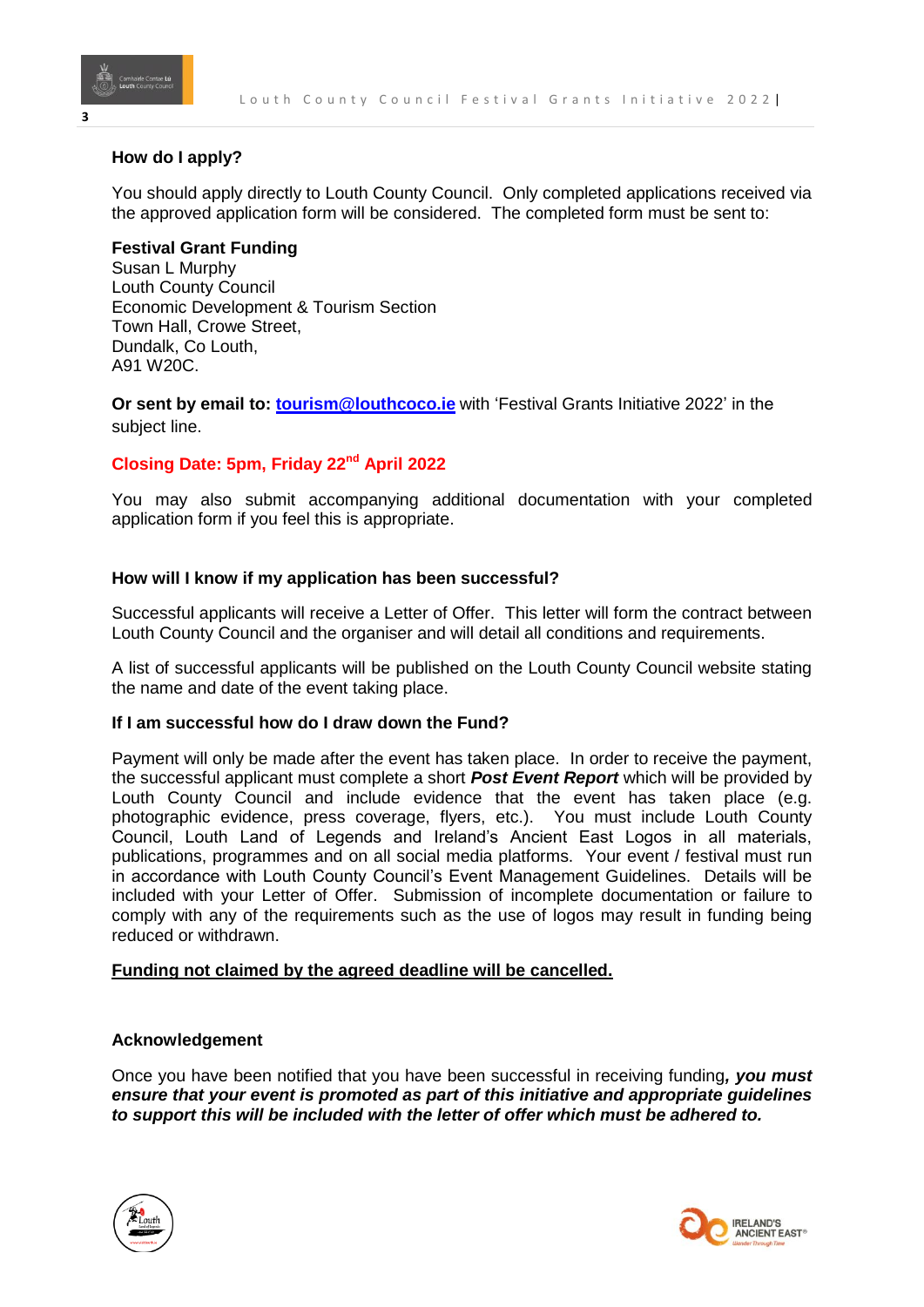

# **2022 Louth County Council Festival Grants Initiative**

# **APPLICATION FORM**

| <b>APPLICANT DETAILS</b>                   |                                                                     |
|--------------------------------------------|---------------------------------------------------------------------|
| <b>Name of Community Group /</b>           |                                                                     |
| Organisation                               |                                                                     |
|                                            |                                                                     |
| <b>Address of Community Group /</b>        |                                                                     |
| Organisation                               |                                                                     |
|                                            |                                                                     |
|                                            |                                                                     |
|                                            |                                                                     |
|                                            | NAME AND CONTACT DETAILS OF THE PERSON DEALING WITH THE APPLICATION |
| Name:                                      |                                                                     |
|                                            |                                                                     |
| <b>Telephone:</b>                          |                                                                     |
|                                            |                                                                     |
| Email:                                     |                                                                     |
|                                            |                                                                     |
| <b>DETAILS OF PROPOSED COMMUNITY EVENT</b> |                                                                     |
| <b>Name of Event:</b>                      |                                                                     |
|                                            |                                                                     |
| Dates:                                     |                                                                     |
| Location(s):                               |                                                                     |
|                                            |                                                                     |
| <b>Briefly Describe Your Event:</b>        |                                                                     |
|                                            |                                                                     |
|                                            |                                                                     |
|                                            |                                                                     |
|                                            |                                                                     |
|                                            |                                                                     |
|                                            |                                                                     |
|                                            |                                                                     |
|                                            |                                                                     |
|                                            |                                                                     |
|                                            |                                                                     |
| Was the event held in previous             |                                                                     |
| years? If so, what years?                  |                                                                     |
| Who are your target audience?              |                                                                     |
| (e.g. families, foodies, music, etc.)      |                                                                     |
|                                            |                                                                     |
| How will you promote the event?            |                                                                     |
| (newspaper, website, facebook,             |                                                                     |
| twitter, etc.)                             |                                                                     |
|                                            |                                                                     |



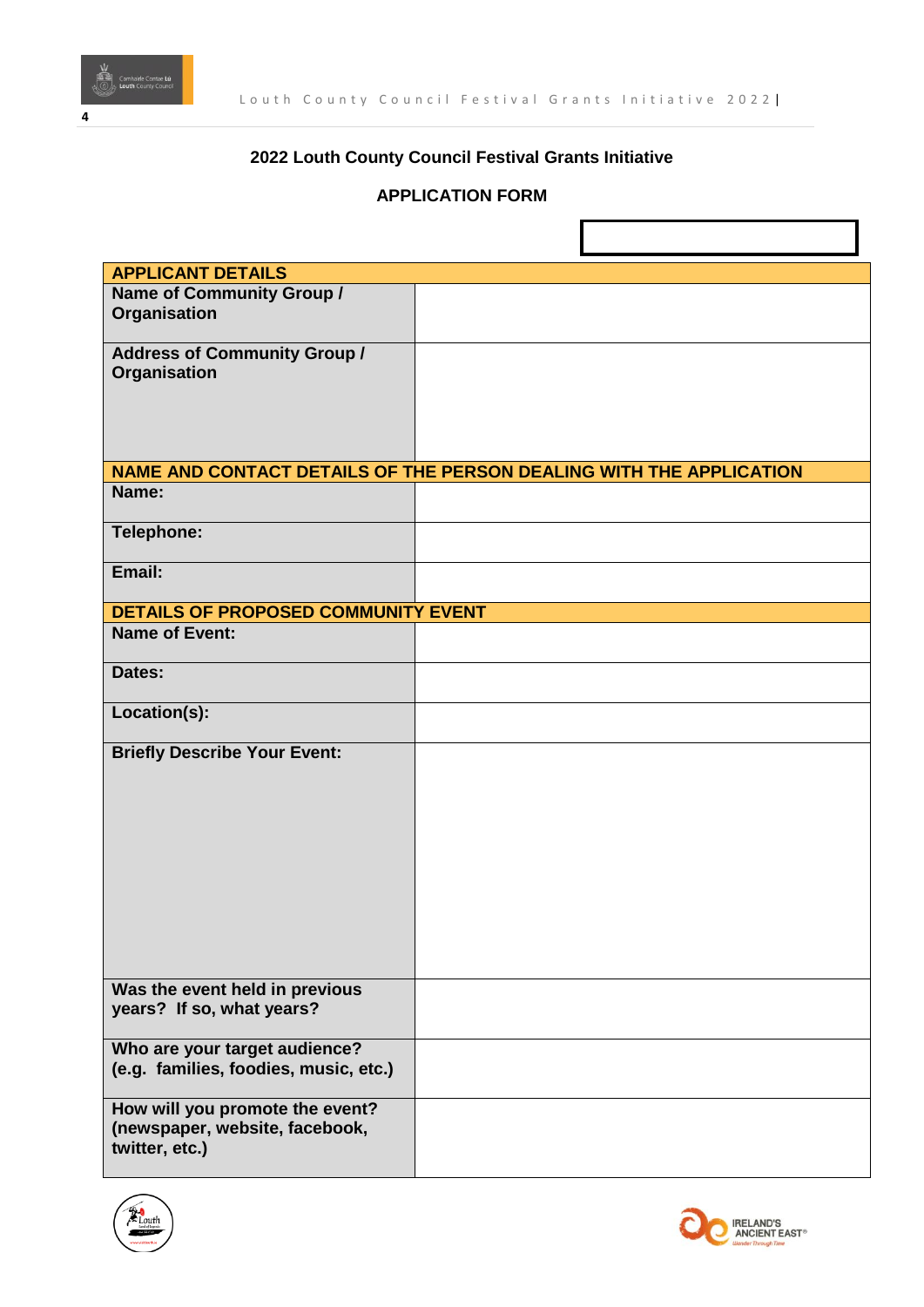

| How many visitors do you expect to<br>attend?                                                                                                                                                                               |            |     |
|-----------------------------------------------------------------------------------------------------------------------------------------------------------------------------------------------------------------------------|------------|-----|
| <b>Capacity to deliver:</b><br>Do you have contacts,<br>connections that will<br>facilitate this event<br>occurring? (If so, please<br>detail).<br>What structures are in place,<br>$\bullet$<br>who will oversee it, etc.? |            |     |
| Have you received or applied for<br>other sources of public funding? (if<br>so, please tick the appropriate box)                                                                                                            | <b>Yes</b> | No. |
| If yes, please state the source and<br>amount of funding.                                                                                                                                                                   |            |     |

# **Disclaimer – please read carefully**

It will be a condition of any application for funding under the terms and conditions of the Louth County Council Festival Grants Initiative that the applicant has read, understood and accepted the following:

- 1. Louth County Council shall not be liable to the applicant or any other party, in respect of any loss, damage or costs of any nature arising directly or indirectly from:
	- a. The application or the subject matter of the application.
	- b. The rejection for any reason of any application.
- 2. Louth County Council shall not be held responsible or liable, at any time in any circumstances, in relation to any matter whatsoever arising in connection with the administration of activities.
- 3. Freedom of Information Louth County Council wishes to advise applicants that, under the Freedom of Information Acts the information supplied in the application form may be made available on request, subject to Louth County Council's obligations under law. Louth County Council agrees to employ appropriate measures to keep applicants' data safe and secure; to prevent its unauthorised or accidental disclosure, access or alteration; and to ensure that personal data will be processed only in accordance with the relevant provisions of the Data Protection legislation. (GDPR).

You are asked to consider if any of the information supplied by you in this application should not be disclosed because of sensitivity. If this is the case you should, when providing the information, identify same and specify the reasons for its sensitivity. Louth County Council will consult with you about sensitive information before making a decision on any Freedom of Information request received. However, if you consider that none of the information supplied by you is sensitive, please complete